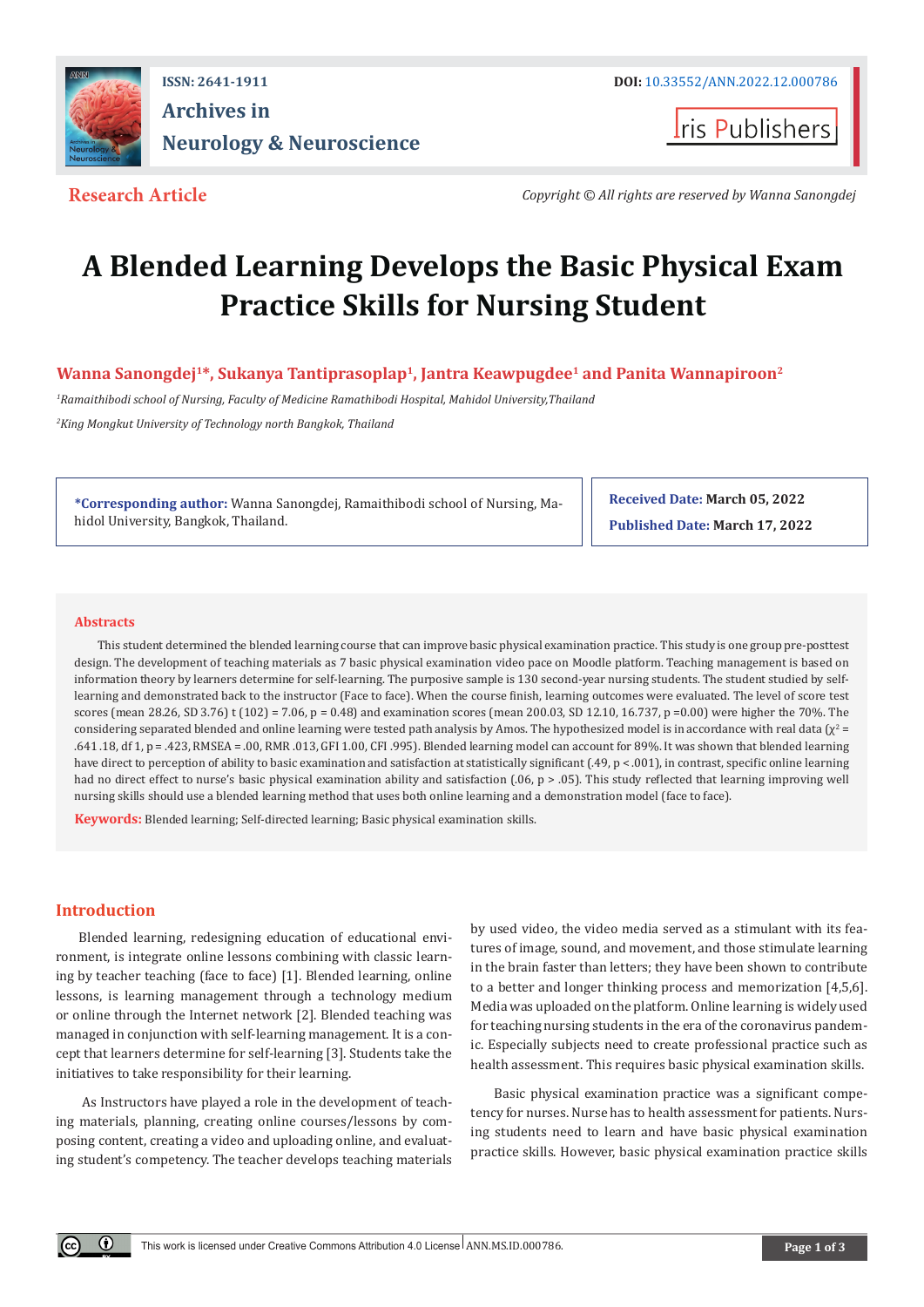need to be rehearsal several times. Nursing instructors created a blended learning course that learners determine for self-learning to improve basic physical examination practice.

Initially, students were self-study online by watching videos. Initially, students were self-study online by watching videos. This method reduces constraints on time and place to study. Self-learning manages by the learners and applied together with the teaching of online learning management. In teaching and learning management, learners must have access to the Internet network1. All 100% online or only partially taught online. It has been reported that online use alone does not improve clinical skills [7,8]. Therefore, students come to class to ask questions and discuss with the teacher. This will make the students understand better. Blended learning is used in both theoretical and practical learning for nursing students. Some research reports show that the use of blended instruction can improve skills in nursing practice [9-12].

 According to the research report, it was found that blended learning increases skills in clinical practice in nursing. There are still conflicting results of studies on the outcomes of clinical teaching in nursing using blended learning [2,9]. In addition, studies on this issue are limited [6]. The researcher, therefore, conducted research to compare before and after clinical nursing practice skills, find the relationship between specific online and clinical nursing practice skills. The results of the research will be used to develop the nurses' teaching and learning management.

#### **Objective of Study**

The objective of the study is the developing blended learning for improving basic physical examination practice skills.

To assess the academic achievement of nursing students who studied using blended learning by demonstrating through a digital learning platform.

#### **Review Literature**

Teaching and learning management follow Information processing theories. Information processing theory is a cognitive theory that is processing for the workings of the human brain [13]. The theory explained learner selected information which they select to know, then they will encode it into their memories. This Information encoded goes through into long term memory sensory memory short term and long term memory. When external stimuli or events influence learners, they will search, retrieve the pre-coded cues, and recall them to respond via a specific performance. Learners will execute an action and/or a skilled movement sequence. Learning management based on Information processing theories, teacher need create media and learning styles that stimulate learners' curiosity [14]. The learning process occurs within the brain. Online learning is learning processes directly influenced the physical examination ability of nursing students [15]. However, some research reported that online learning did not enough to improved performance or activity. Blended learning approach was presented for teaching and learning to develop practical skills [11, 12].

Blended learning refers to the systematic integration of Internet, digital media and classic teaching or face to face instruction [9]. There are different forms of blended learning, including: faceto-face driver, rotation, self-blend, flex etc. Flex is the most popular model which curriculum is delivered via a digital platform and teachers are available for face-to-face consultation and support. Teacher Blend learning may have some potential improved clinical competencies among healthcare students [16] However, students have to plan their studies and control themselves to study according to the plan. The concept of self-directed was used to organize in conjunction with online learning program. Self-directed is a learning process in which the learner determines the learner's own learning plan [11]. There four steps: step 1 Instructor had to assess reediness, state the necessity and importance of the subjects that will be used for future work, mutually set objectives together with learner, inform instructional methods and, evaluate learning Re-evaluate and alter goals as required during your unit of study.

#### **Methodology**

The blended learning process by demonstrating through a digital learning platform was one group pre-posttest design. This study has three steps:

#### **Developing a video media**

The video Developing video materials on all physical examination systems. The physical examination systems media compose of HEENT, lung, heat, abdominal, and muscle skeleton. The videos have been examined by 3 experts including one nursing teaching, 2 media experts. Video materials on all physical examination systems were examined from the Education Service Division of Mahidol University. Video will be placed on the MOODLE Platform in the assessment nursing course. The Instructor will provide questions or MCQs (multiple choice questionnaires) for each section.

### **Teaching management of basic physical examination course**

 Educational blended learning process through demonstration through the digital learning platform teaching about systematic physical examination, seven topics in online lessons through MOO-DLE platform, teaching and learning to have a theoretical step, information processing theories, self-directed learning, consisting of nine steps.

- 1. Step 1: online classroom; encouraging learners to focus on the lessons. The instructors developed an interesting video on physical examination system. The teacher persuaded the students to study the video that these content is useful for applying to patients in the future.
- 2. Step 2: online classroom; State the purpose of the lesson. The instructors inform students about objectives of each video in each section.
- 3. Step 3: online classroom; before reviewing the previous knowledge (Recall previous knowledge). Before teaching the demonstration of physical examination in each system. The video will present a review of the anatomy of each system for learners to review anatomy before physical examination.
- 4. Step 4: online classroom; Present the material to be learned.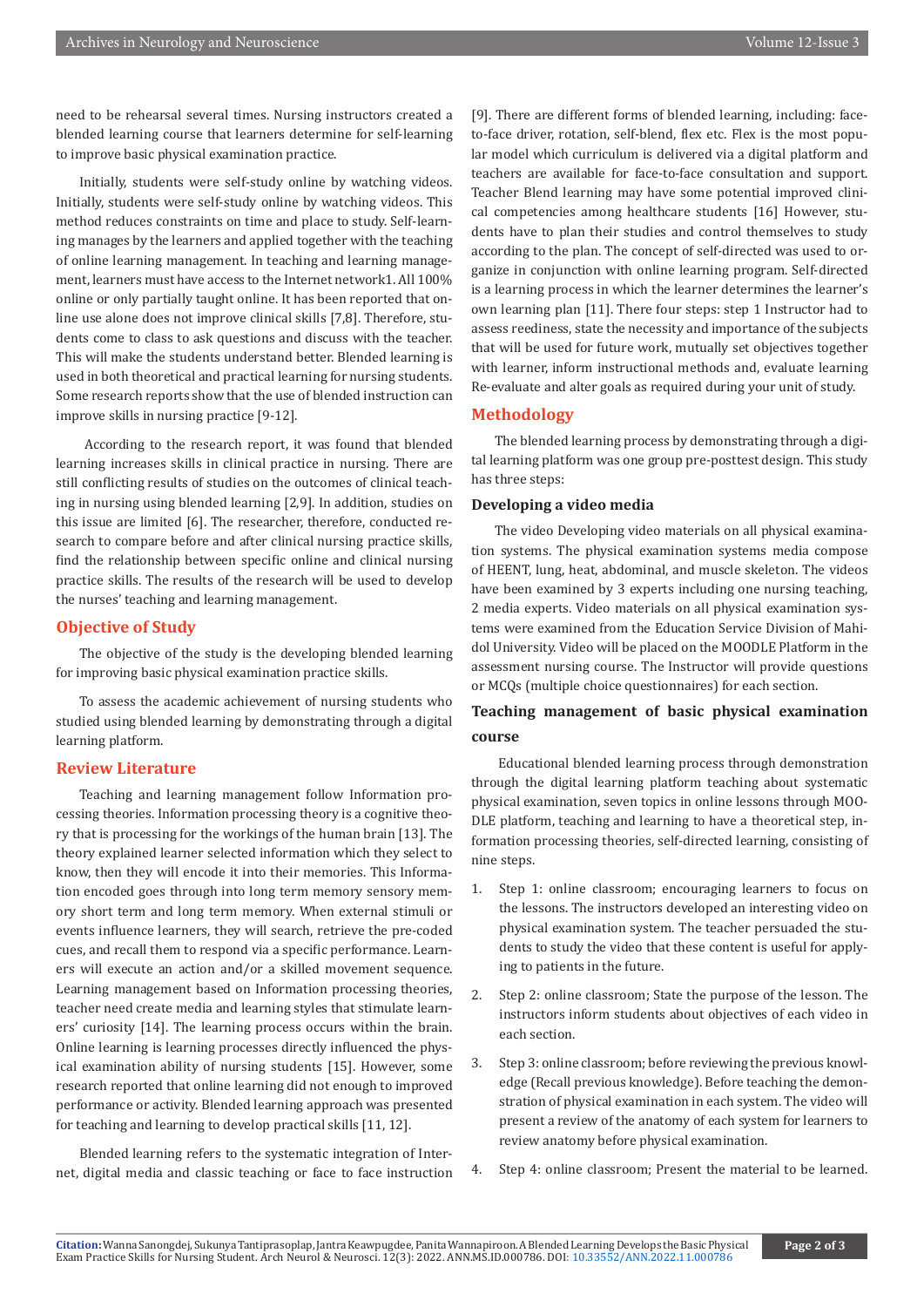Use video demonstrations demonstrating the physical examination of each system, motion picture, sound.

- 5. Step 5: online classroom; the lesson presents knowledge about anatomy along with physical examination. This make students connect knowledge of anatomy with physical examination. This makes it easier to understand and remember the methods of physical examination.
- 6. Step 6: Online classroom; Provide link knowledge of physical examination in VDO. The Instructors will provide links to find out more knowledge for students.
- 7. Step 7: Online classroom; Provide feedback on the web, teachers can contact learners in case they don't understand what period of physical examination. The teacher will bring the questions to the class again for learners to understand more
- 8. Step 8: online classroom; Knowledge test (Testing) to test the knowledge of learners. Using multiple-choice or subjective exams, able to test on the web via network.
- 9. Step 9: Face to face classroom; remembering and Applying (Providing Enrichment or Remediation). The learner must return to demonstrate the physical examination in the classroom what the learner sees in the video and show it to the teacher, if there is some part that perform incorrect, the teacher will suggest again suddenly. The classroom was managed about 5 times Number of practicing procedure depend on students convenient. Student can entry in program depend on themselves. During the demonstration students returned to the instructor. The teacher will introduce the shortcomings what students do correct or wrong; Students will practice the physical examination correctly following teacher's suggestion.

#### **Assessing physical examination practice skills**

- Face to face classroom; assessing physical examination practice skills of nursing students who studied using blended learning by demonstrating through a digital learning platform. In the last week of studying, students demonstrate physical examinations to instructors in each body system topic by using a rubric score physical examination assessment.
- Online classroom; the student must do a quiz including a physical examination. The students do a short clip video on basic physical examination. Moreover, students complete an achievement questionnaire including self-assessment on physical examination.

#### **Measurement**

The Demographic Questionnaire was used to obtain the demographic information of the senior nursing students; information gathered included sex, age, number of times studying online, and online entry study period each time. The achievement was measured by:

**1.** Basic physical examination ability was measured by the students' self-assessment using visual rating scales (VRS). The question was "you think that level of physical exam proficiency did you have before/after studying blended learning? and "you

think that level of physical exam proficiency did you have before/ after studying online learning? VRS has a long straight line, divided into 10 spaces or 1 point each (1-10). The scores are in order from least (1) to (10) greatest. If the students are very talented, they will rate themselves highly (7-10). VRS was Cronbach's alpha coefficient .89.

- **2.** The satisfaction of teaching before and after online learning was measured using visual rating scales (VRS), measured using a long straight line, and divided into ten boxes, 1 point each. you think that level of satisfaction did you have before studying online/blended learning? and "you think that level of satisfaction did you have after studying online/blended learning? The scores are in order from least (1) to (10) greatest. If the students are very satisfied, they will score as many points along the line according to their preferences. VRS was Cronbach's alpha coefficient .87.
- **3.** Measure scores in physical examination practice were measured by Physical assessment rating scales with rubric scale four. Each item is rated on a 4-point Likert scale ranging from 1 (very good) to 4 (need to improve), with a higher score indicating excellent online content. The individual construct reliability of items was .53–.63. The Cronbach's alpha reliability was .77.
- **4.** MCQ are used measured on the physical examination test (quiz) the total score of the physical examination score IOC =1.00 The students review their knowledge from watching videos in each episode. Students did quiz online physical examination.
- **5.** A number of visit online: the nursing student entry website to see video in physical examination practice.
- **6.** A number of visit classroom (face to face): The nursing student entry in classroom to consult instructors and demonstrated physical examination back.

#### **Participants**

#### **Sample group**

 The purposive sample was a second-year nursing student at nursing Ramathibodi school of nursing who attended an online initial physical examination course. The sample selection was simple random according to the specified properties by calculating the sample. The sample was calculated from the paired t-test the formula, using G power program, Effect size .05, α err prob, Power (1-β err prob) =  $0.095$ , N1/N2 = 1, thus df is 44, got non-centrality parameter 3.35 critical t 1.68, required a sample of 45 samples. Therefore, the samples will be collected from 130 second-year students to prevent data loss.

 According to statistics, the best sample for our study design should be 5-10 times the number of parameters (i.e., 10 x 3 =30 in our study in the path analysis [17] thus, a sample size of 130 would have been enough for a path analysis using the software AMOS, Therefore, the samples will be collected from 130 second-year students to prevent data loss. Inclusion criteria is a second-year nursing student of the academic year 2021 who has passed all 7 videos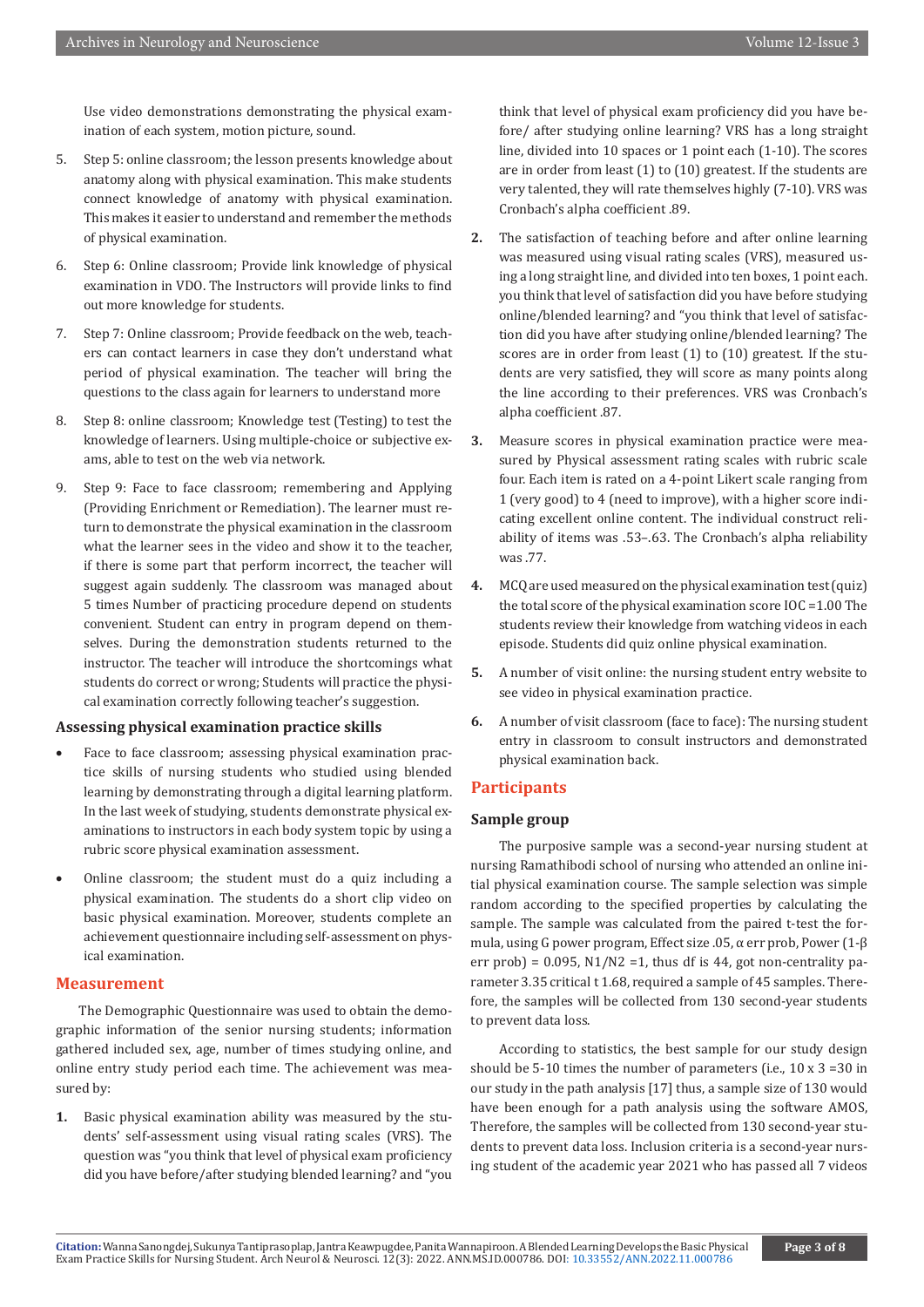and willingness to participate in research. Exclusion criteria: nursing student has not watched all seven videos, or is non-willingness to participate in research

#### **Method of collecting data**

Data were collected for 4 weeks at the Nursing School of University in the Ramathibodi hospital region of Salaya, Mahidol university, Thailand. After the students finished watching the video, they did the Quiz every week. The researcher informed the nursing students about the details of the present study. After students completed the health assessment course. They demonstrated tests with their instructors. The questionnaires were distributed, one hundred and thirty were returned used for the final analysis.

#### **Statistic method.**

For the descriptive statistics of participants, we used frequency, percentage, mean, standard deviation, and SPSS software version 24.0. The t-test set the mean value of 70% of score test significantly at .01. The t-test, pair t-test statistics analyzed differences between before and after learning significance at .01. The path analysis analyzed before and after the online and blende learning used the AMOS 24.0 software. The assumption of path analysis, including normality, multicollinearity, linearity, and homoscedasticity were examined using SPSS. To analyze the influence of online teaching affecting the ability to perform basic physical examinations, we

**Table 1:** Personal Information of Senior Nursing Students

used Path Analysis Statistics, statistical maximum likelihood estimation (MLE) of AMOS. The model was verified based on  $\chi^2$ ,  $\chi^2$ / df, the goodness of fit index (GFI), comparative fit index (CFI), and root mean square error of approximation (RMSEA). Amos statistics analyze the model before and after online learning. The model is harmonious with the hypostasized model, set significance at .05.

#### **Result of this study**

All of the participants were women (100%) and between 19 to 22 years old with 46.9. % studying each online lesson twice times. 46.9. % of them saw VDO on online about 30-60 min. They entries classroom for consult and practice (Table 1-3). This study reported the scores of basic examination skill was higher the 70 % of the score (175) (mean 203.03, SD 8.35) t (37.89) = 16.737, p <.00. The higher level of test scores was higher the 70 % of the score (38) (mean 28.72, SD 3.16, t (2.62) = 7.06, p .01. After finish course, the nursing student evaluated themselves about ability basic physical examination practice and satisfaction. They perceived that they had the basic physical examination practice (M=7.24, SD= 3.36) and satisfaction (M=7.88, SD= 3.36) were significantly higher than before blended learning at statistical significance = .01. In contrast, there were not a significant increase in basic physical examination practice skills (p=.53), and satisfaction (p=.17) after only seeing video and entry online course (Table 4).

|                                             | Variable                    | <b>Number</b>  | Percent |  |
|---------------------------------------------|-----------------------------|----------------|---------|--|
| Sex                                         | Female                      | 130            | 100     |  |
| Age range                                   | $19 - 22$                   | 130            | 100     |  |
|                                             | Average 19.75 years, SD .59 |                |         |  |
| Number of entering ONLINE per issue (times) | $\mathbf{1}$                | 11             | 8.4     |  |
|                                             | 2                           | 61             | 46.9    |  |
|                                             | 3                           | 47             | 36.2    |  |
|                                             | 4                           | 6              | 4.6     |  |
|                                             | 5                           | 3              | 2.3     |  |
|                                             | 6                           | $\overline{c}$ | 1.6     |  |
|                                             | $30$                        | 24             | 18.47   |  |
| Period of entering ONLINE per issue (min)   | $30 - 60$                   | 83             | 63.85   |  |
|                                             | $60 - 120$                  | 21             | 16.15   |  |
|                                             | >120                        | $\overline{c}$ | 1.53    |  |
|                                             | $2$ -Jan                    | 11             | 8.46    |  |
| Number of entry in class room to practice   | 4-Mar                       | 82             | 63.07   |  |
|                                             | 5                           | 37             | 28.47   |  |

#### **Table 2:** show result of examination score.

|                                              | Criterion= 70% |      |       |          |  |
|----------------------------------------------|----------------|------|-------|----------|--|
| examination                                  | Mean           | S.D. |       |          |  |
| Basic exam physical skill (total score = 38) | 28.72          | 3.16 | 2.62  | $0.01*$  |  |
| Basic exam physical Test (total score = 250) | 203.03         | 8.35 | 37.89 | $0.00**$ |  |

\*\*p-value < .01, \*p-value < .05

Exam Practice Skills for Nursing Student. Arch Neurol & Neurosci. 12(3): 2022. ANN.MS.ID.000786. DOI: [10.33552/ANN.2022.11.000786](http://dx.doi.org/10.33552/ANN.2022.12.000786)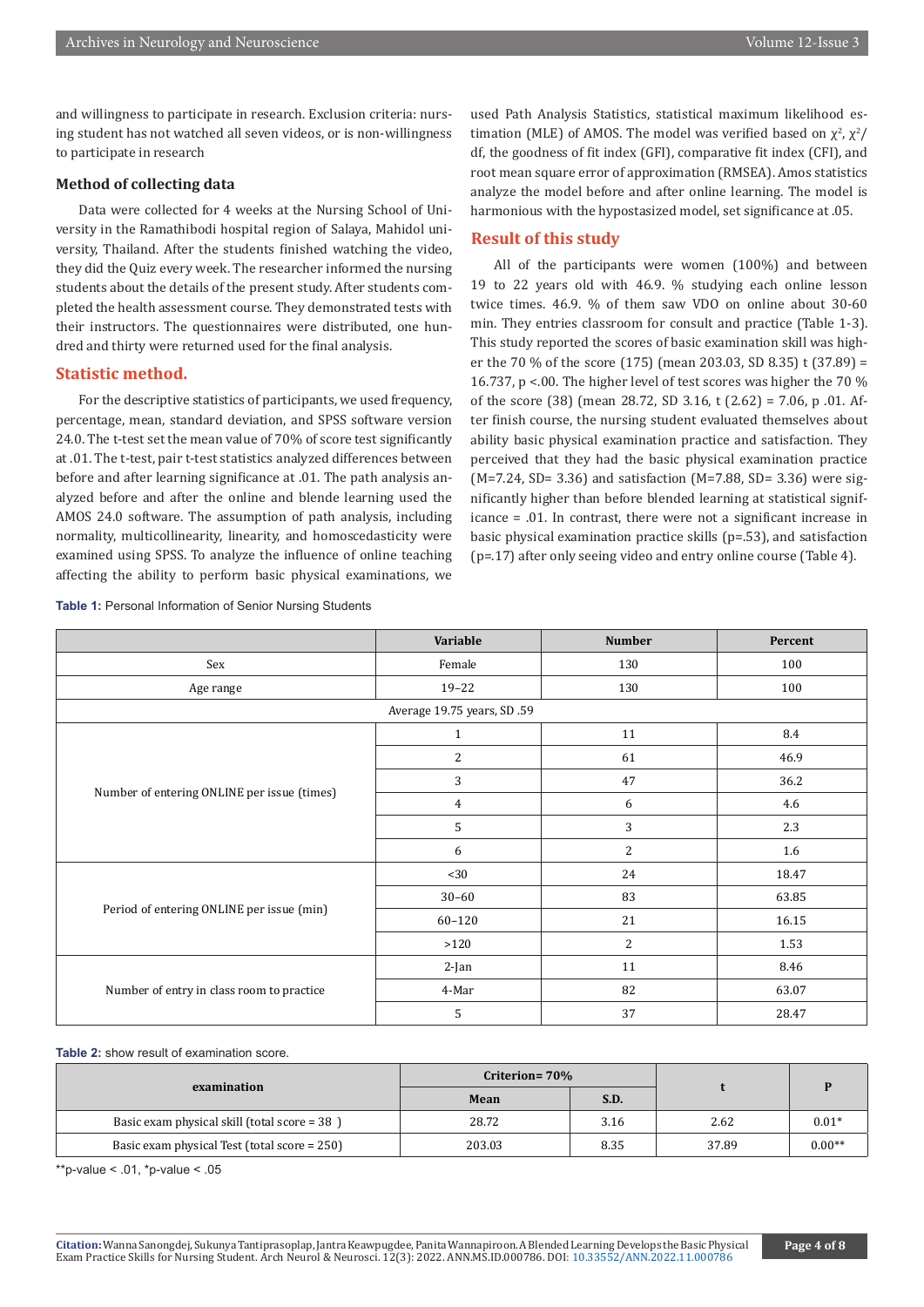**Table 3:** show result of student's self- evaluation to ability physical examination and satisfaction.

|                     |                                         | <b>Pre-learning</b> | Post-Learning |       |                |      | p    |
|---------------------|-----------------------------------------|---------------------|---------------|-------|----------------|------|------|
| Self-evaluation     |                                         | M(SD)               | Max-min       | M(SD) | <b>Max-min</b> |      |      |
| Blended<br>learning | satisfaction                            | 7.88                | $10$ -Feb     | 8.16  | $10$ -Jan      | 3.36 | 0.01 |
|                     | Ability to perform basic physical skill | 7.24                | $10$ -Feb     | 8.21  | $10$ -Feb      | 3.3  | 0.01 |
| Online<br>learning  | satisfaction                            | 6.9                 | $10$ -Feb     | 6.98  | $10$ -Jan      | 6.24 | 0.53 |
|                     | Ability to perform basic physical skill | 5.98                | $10$ -Jan     | 6.12  | $10$ -Jan      | 1.37 | 0.17 |

| Table 4: The Results of the Influence of online and blended learning to basic physical examination performance and satisfaction. |  |
|----------------------------------------------------------------------------------------------------------------------------------|--|
|----------------------------------------------------------------------------------------------------------------------------------|--|

|                                                                                                                      |                                                                                                                     | Causal variance   |              |           |       |              |                |
|----------------------------------------------------------------------------------------------------------------------|---------------------------------------------------------------------------------------------------------------------|-------------------|--------------|-----------|-------|--------------|----------------|
|                                                                                                                      |                                                                                                                     | $\mathbf{\Omega}$ | <sub>B</sub> | <b>SE</b> | t     | $\mathbf{p}$ | $\mathbb{R}^2$ |
|                                                                                                                      | Pre-post $\rightarrow$ post test                                                                                    | 1.33              | $\mathbf{1}$ |           |       |              |                |
|                                                                                                                      | Blended learning $\rightarrow$ post test                                                                            | 0.16              | 0.25         | 0.11      | 2.36  | $.02*$       | 0.89           |
| <b>Blended Learning</b><br>model                                                                                     | Pre test $\rightarrow$ before satistisfaction                                                                       | 0.83              | $\mathbf{1}$ |           |       |              |                |
|                                                                                                                      | Pre test $\rightarrow$ before physical examination skill                                                            | 0.99              | 1.21         | 0.08      | 15.55 | ***          |                |
|                                                                                                                      | Post test $\rightarrow$ after satistisfaction                                                                       | 0.87              | $\mathbf{1}$ |           |       |              |                |
|                                                                                                                      | Post test $\rightarrow$ after physical examination skill                                                            | 0.91              | $\mathbf{1}$ | 0.66      | 15.41 | ***          |                |
| Model fit at statistical variance $\chi^2$ = .815, df = 3, p = .846, CMIN/DF=n.272, RMSEA = .000, NFI .998, CFI 1.00 |                                                                                                                     |                   |              |           |       |              |                |
| Online learning<br>model                                                                                             | Pre-post $\rightarrow$ post test                                                                                    | 1.33              | $\mathbf{1}$ |           |       |              |                |
|                                                                                                                      | online learning→post test                                                                                           | $-0.16$           | 0.18         | 0.1       | 0.17  | 0.88         | 1.69           |
|                                                                                                                      | Pre test→ before satistisfaction                                                                                    | 0.72              | 0.72         |           |       |              |                |
|                                                                                                                      | Pre test $\rightarrow$ before physical examination skill                                                            | 0.512             | 0.55         | 0.57      | 0.97  | ***          |                |
|                                                                                                                      | Post test→after satistisfaction                                                                                     | 0.94              | 1.66         | 0.18      | 9.25  | ***          |                |
|                                                                                                                      | Post test→after physical examination skill                                                                          | 0.68              | $\mathbf{1}$ |           |       |              |                |
|                                                                                                                      | Model fit at statistical variance $\chi^2$ = 1.426, df = 2, p = .49, CMIN/DF=.713, RMSEA = .000, NFI .996, CFI 1.00 |                   |              |           |       |              |                |

\*\*p-value < .001, \*p-value < .05

The results of blended learning model showed parameters affected the ability to perform basic physical examination and satisfaction among nursing students. The hypothesized model is in accordance with real data which was collected  $\chi^2$ = .815, df =3, p = .846, CMIN/DF=n.272, RMSEA = .000, NFI .998, CFI 1.00. This model could account 89%. Blended learning has affect to post test at statistically significant (.25,  $p = 0.02$ ). Moreover, satisfaction before

online and after online has relation with post- test statistically significant .87, .91, p < .001). Where as, the results of online learning model is in accordance with real data which was collected  $\chi^2$ = 1.426, df =2, p = .249, CMIN/DF=.713, RMSEA = .000, NFI .996, CFI 1.00. The online characteristics could not affect to nursing students' perception effective basic physical examinations and satisfaction  $(.16, p = .88)$  (Figure 1 & Figure 2).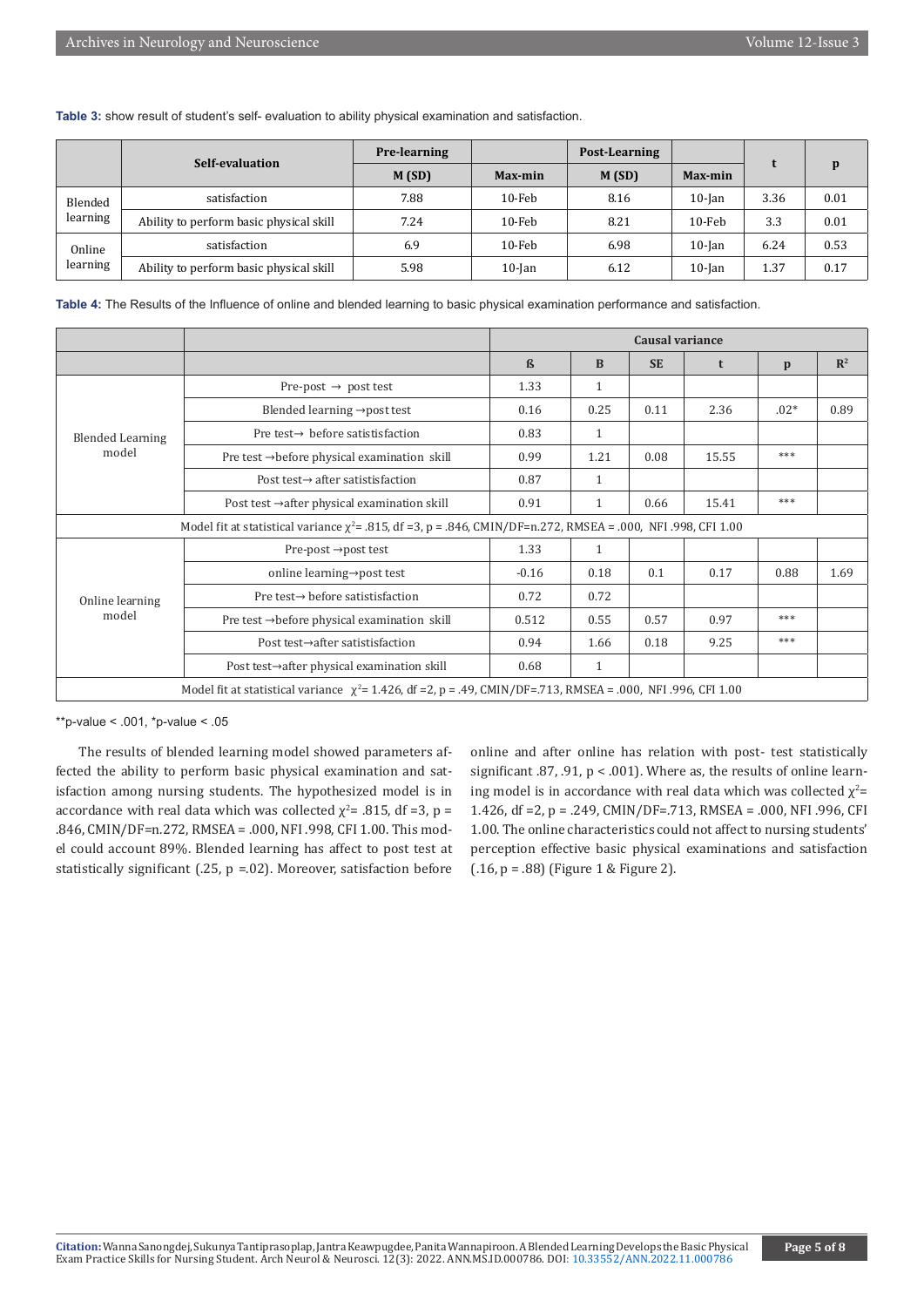



#### **Discussions**

The teaching and learning was managed by using blended learning by allowing students to schedule their own online attendance or self- learning management. This type of learning is suit-

able for students at the university level [18]. The effectiveness of learning in this way, improving knowledge was 70% higher than the specified criteria. He recognized the benefit that this knowledge could be applied in future work with patients. He can review the lessons as much as the objects set himself. Students are satisfied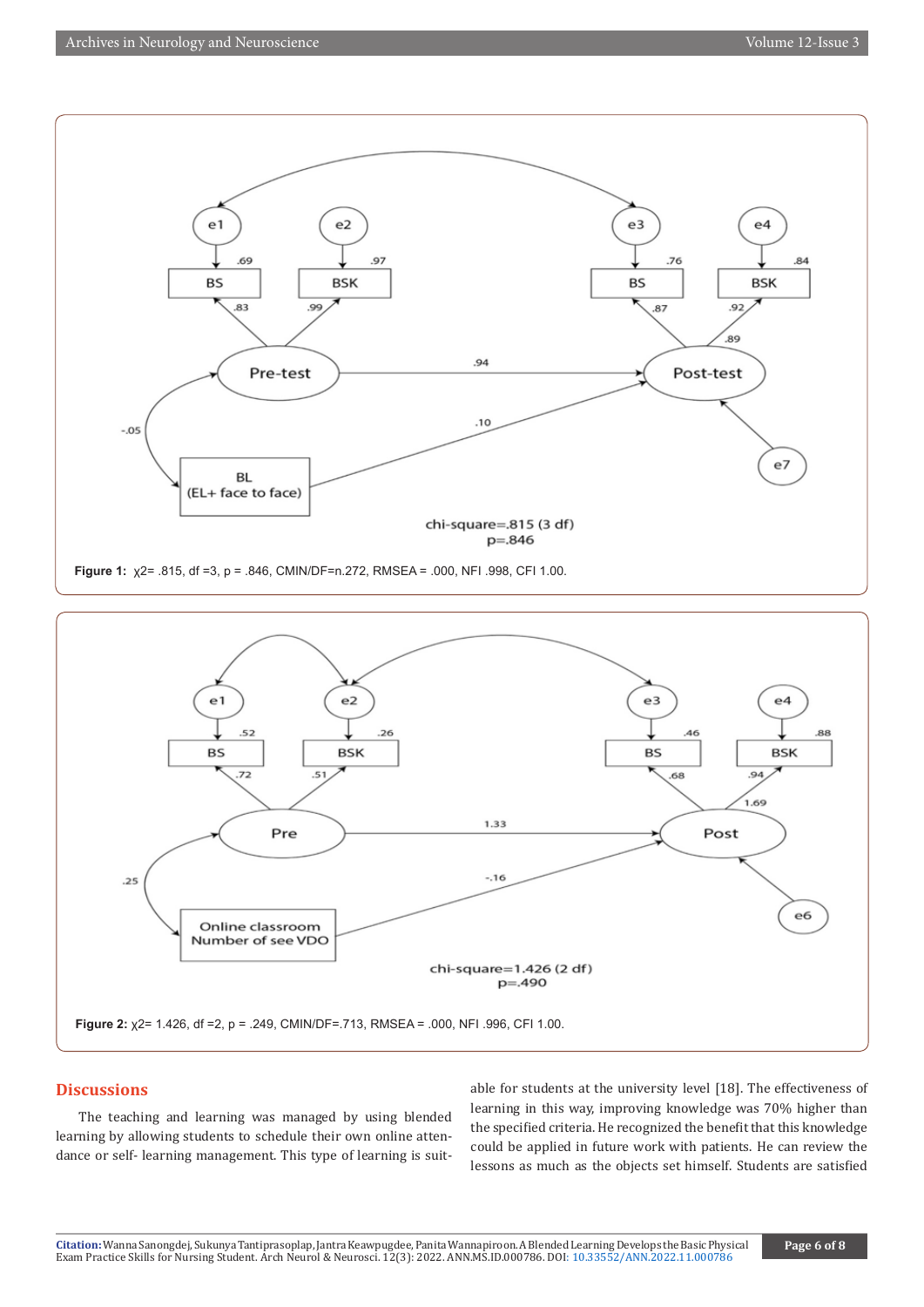with their studies at a high level because they can control the study by himself.

Blended lessons influence clinical practice and learning satisfaction. The report is consistent with several critical reports 21. The presence of a teacher in providing guidance and demonstrations had a significant effect on practice and specially nursing students. It can be seen from the research results that students self-assessed that they had a statistically significant increase in their abilities before and after. Oppositely, when separating online learning from blended learning by using statics (AMOS). Instead, the number of visits online course did not make any difference in satisfaction and between before and after classes. A sense of self-examination increases the ability of the basic physical examination and satisfaction in learning. The results were consistent with research reporting that online learning did not improve practical ability [19]. This differed with Pavlov Antonino and college [5].

Only looking motion pictures creates visual recognition and retrieves the images when needed to be displayed, but not enough to make the mechanism of the brain lead to action. This can be seen from the number of sessions that have no effect on the ability to practice nursing. The students were not convinced that they had the basic physical examination abilities before and after. Students must take action several times or rehearsal in order to develop practical skills. And in this process, students need instructors to guide what he practiced many times was correct. Teachers are also needed for practice-based teaching and require students to acquire clinical skills. Thus, using only educational technology does not necessarily make medical education more effective [8] The blended learning group showed a significantly higher level of knowledge of medication and satisfaction with the comprehensiveness of their medication learning, but the self-efficacy of medication administration, medication-administration ability, related to their learning satisfaction did not differ significantly from that in the control group [19].

Online learning alone does not improve skills in nursing practice. This can be reflecting from the increasing in the number of visits online did not make the learner feel that he has the ability to practice nursing more. Practice also requires expressive practice and need a teacher to guide. This will make the learner feel confident and have the ability to practice more.

This study was a single quasi-experimental study. Therefore, the strength of research is less. In subsequent studies, research should be conducted with a control group and an experimental group before and after the experiment.

#### **Conclusion**

In conclusion, this study examined a blended learning course that aimed to improve basic physical examination practices for nursing students. The management of such a course is based on information theory by learners determine for self-learning. The results show that blended learning has a direct effect on the perception of physical examination practice in terms of ability and satisfaction while online learning alone does not improve skills in terms of nursing practice. To improve the quality of nursing clinical skills there is a need for a blended learning approach that uses both online learning and face-to-face guidance involving a teacher.

#### **Acknowledgement**

I would like to express my sincere thanks to School o Nursing, Faculty of Medicine Ramathibodi Hospital and Division of Academic Affairs, Mahidol University.

#### **Conflict of Interest**

No Conflict of interest.

#### **References**

- 1. D Randy Garrison, Norman D (2008) Vaughan Blended Learning in Higher Education: Framework, Principles, and Guidelines (2008) San Francisco. Wiley
- 2. Mary K, TallentRunnels JA, Thomas WY, Lan S, Cooper TC (2006) Teaching Courses Online: A Review of the Research. Review of Educational Research 76: 93-135.
- 3. Loeng S (2020) Self-Directed Learning: A Core Concept in Adult Education. Hindawi Education Research International 3816132: 12.
- 4. McDaniel MA, Einstein GO (1986) Bizarre imagery as an effective memory aid: The importance of distinctiveness. Journal of Experimental Psychology: Learning, Memory, and Cognition 12(1): 54-65.
- 5. Pavlo C SPELLING A, Serkan T, Niederhauser D (2021) Modular Object-Oriented Dynamic Learning Environment: What Open Source Has to Offer.
- 6. [Davis T, Xue G, Love BC, Preston AR, Poldrack RA \(2014\) Global Neural](https://pubmed.ncbi.nlm.nih.gov/24872552/) [Pattern Similarity as a Common Basis for Categorization and Recognition](https://pubmed.ncbi.nlm.nih.gov/24872552/) [Memory. The Journal of Neuroscience 34\(22\): 7472-7484.](https://pubmed.ncbi.nlm.nih.gov/24872552/)
- 7. Jang HW, Kim KJ (2014) Use of online clinical videos for clinical skills training for medical students: benefits and challenges. BMC Medical Education 14(56): 2-6.
- 8. [Yavner SD, Pusic MV, Kalet AL, Song HS, Hopkins MA, et al. \(2015\)](https://pubmed.ncbi.nlm.nih.gov/25109353/) [Twelve tips for improving the effectiveness of web-based multimedia](https://pubmed.ncbi.nlm.nih.gov/25109353/) [instruction for clinical learners. Medical Teacher 37: 239-244.](https://pubmed.ncbi.nlm.nih.gov/25109353/)
- 9. [McCutcheon K, Lohan M, Traynor M, Martin D \(2015\) A systematic](https://pubmed.ncbi.nlm.nih.gov/25134985/) [review evaluating the impact of online or blended learning vs. face-to](https://pubmed.ncbi.nlm.nih.gov/25134985/)[face learning of clinical skills in undergraduate nurse education. Journal](https://pubmed.ncbi.nlm.nih.gov/25134985/) [of Advanced Nursing 71\(2\): 255-270.](https://pubmed.ncbi.nlm.nih.gov/25134985/)
- 10. [Rowe M, Frantz J, Bozalek V \(2012\) The role of blended learning in the](https://pubmed.ncbi.nlm.nih.gov/22455712/) [clinical education of healthcare students: A systematic review. Medical](https://pubmed.ncbi.nlm.nih.gov/22455712/) [Teacher 34\(4\): e216-e221.](https://pubmed.ncbi.nlm.nih.gov/22455712/)
- 11. [Noh GO, Kim D \(2019\) Effectiveness of a self-directed learning program](https://pubmed.ncbi.nlm.nih.gov/31234843/) [using blended coaching among nursing students in clinical practice: a](https://pubmed.ncbi.nlm.nih.gov/31234843/) [quasi-experimental research design. BMC Med Educ 19: 225.](https://pubmed.ncbi.nlm.nih.gov/31234843/)
- 12. [Young Hee Sung, In Gak Kwon, Eunjung Ryu \(2008\) Blended learning on](https://pubmed.ncbi.nlm.nih.gov/18599162/) [medication administration for new nurses: Integration of e-learning and](https://pubmed.ncbi.nlm.nih.gov/18599162/) [face-to-face instruction in the classroom. Nurse Education Today 28\(8\):](https://pubmed.ncbi.nlm.nih.gov/18599162/) [943-952.](https://pubmed.ncbi.nlm.nih.gov/18599162/)
- 13. Slate JR, Charlesworth JR (1988) Information Processing Theory: Classroom Applications.
- 14. Gange RM (1985) The conditions of learning and theory of instruction (4th). The Dryden Press Saunders.
- 15. Sanongdej W (2021) Investigating Learning Process Factors Related to Online Learning and Physical Examinations Among Nursing Students. Archives in Neurology & Neuroscience 9(5): 2021.
- 16. Garrison DR, Kanuka H (2004) Blended learning: Uncovering its transformative potential in higher education. Internet High Educ 7(2): 95-105
- 17. Bentler PM (1992) On the fit of models to covariances and methodology to the Bulletin. Psychological Bulletin 112(3): 400-404.
- 18. Narong S (2018) Learning Management System for Creative Thinking Skill Development with Collaborative Learning of the Graduate Students